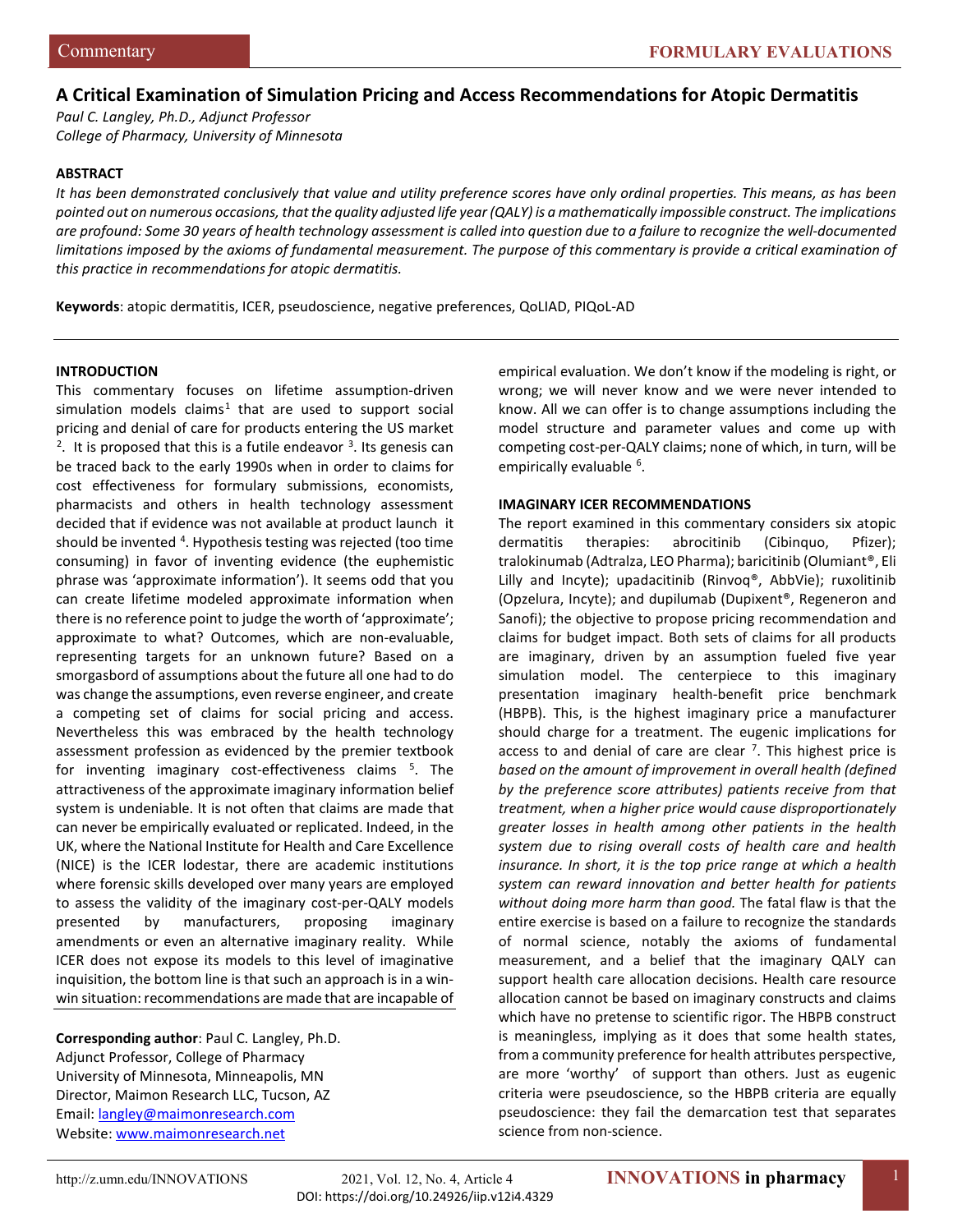While not to be taken seriously, ICER's recommended HBPB ranges are as follows: abrocitinib, \$30,600-\$41,800 per year; tralokinumab, \$25,700-\$35,000 per year; baricitinib, \$24,400- \$33,300 per year (which would require a 0-16% discount with current US list price of \$29,000), upadacitinib, \$30,400-\$41,500 per year (which would require a 35-53% discount off the treatment's current US list price of \$64,300) and dupilumab, \$29,000-\$39,500 per year, which would require a 6-31% discount off the treatment's current US list price of \$41,800).

The attraction of applying generic preference scores to support pricing and access recommendations are that the instrument is less than sensitive to therapy impact due to the limited range of symptoms covered, which may be of little relevance to the disease area and target patient. This is seen clearly in the model where imaginary QALY equivalents over the five year time horizon range from imaginary 2.98 QALYs for standard of care (topicals) to 3.59 for Abrocitinib (the imaginary range for all comparators is 3.23 to 3.59 QALYs). Incremental QALY gains over the standard of care (topicals) range from 0.26 in the case of Baricitinib to 0.61 for Abrocitinib, with even smaller increments for Baricitinib and Upadacitinib compared to Dupilumab at 0.12 and 0.03 QALYs respectively. Translating these imaginary incremental QALYs into time gains in a five year time horizon, comparing Abrocitinib to standard of care gives incremental 0.61 QALYs or 7.32 months while if Dupilumab is the comparator the gain is 0.12 QALYs or 1.44 months (42.3 days) over five years. Incremental cost-per-QALY claims and the application are driven almost entirely by hypothetical or imaginary costs.

The QALY (or imaginary I-QALY) is a mathematically impossible construct<sup>[8](#page-5-7)</sup>. It relies on the false belief that preference scores have ratio properties. Indeed, preference scores, although they have negative values, actually viewed as ratio scores in disguise. None of these claims are empirically evaluable and, based on ordinal scores, entirely imaginary. The distance between scores such as preference and QALY estimates are unknown. The rule of thumb is: if you want to minimize imaginary therapeutic gains expressed as imaginary QALYs then use an ordinal generic preference score. Needless to say the choice of competing ordinal preference scores with alternative manipulations will produce different results.

The ICER report says nothing about whether the need of patients is addressed; The model is driven by community preferences for a bundle of clinical symptoms and response levels defining a generic health state which may have little to do with health states relevant to atopic dermatitis populations. The notion of perfect health (preference score equal unity) is entirely contrived.

Claims for the future based on claims from the past suffer from the "problem of induction". The pervading assumption is the ability to use past claims to support or justify assumptions about an unknown future; forgetting that claims from the past

cannot support claims on the future. Justification is a psychological defense.

Unfortunately, all too many decision makers take ICER's assumptions and recommendations as if they were holy writ; whether this is just a negotiating tactic or a more concerning failure to appreciate the standards of normal science (which underpin drug development) is an open question. The downside, of course, is that patients and caregivers can be denied therapy. A recent commentary has described this as eugenics by the back door: if preferences are based, as they are, on the views of a community sample on the value of health states then we face the issue of 'worth' in the allocation of health care. We can use these preferences and ICER's modeling of QALY increments and costs to refuse care to the 'less worthy', restricting it to the more 'worthy'. More pernicious, is the presence of negative preference scores, or 'state worse than death'. The eugenic association again is obvious, but more to the point is that if there are negative scores bundled with positive ordinal scores to generate an average preference score (which is mathematically impossible as these are ordinal scores) then for these health state cost-per-QALY estimates will be inflated with smaller average preference scores but the same costs, and claims for price discounting and access more disadvantageous for that target patient population.

## **IMPOSSIBLE REPLICATION**

Any attempt to replicate the ICER model simulation is virtually impossible given the lack of supporting information. Consider the preferences (utilities) employed in the model. Clarification on the inappropriate use of preference scores requires more information than that provided in the evidence report. Unfortunately, we have no idea as to what these scores actually are for mild, moderate and severe stages of AD. They are blanked out. All we have is assumption-driven claims for the pricing and recommendations for atopic dermatitis therapies that were '*weighted by a single set of health state utility values from pooled manufacturer data to derive quality-adjusted lifeyears (QALYs)*'*.* Seeking further clarification on these utility scores the process is described in the report:

*We derived health state utilities for the non-responder and responder states by pooling utility estimates from manufacturer submitted data. We estimated weighted average utility values for each health state, combining estimates from all treatments with data available by health state. We considered therapy-specific health state utility values to capture benefit beyond EASI score, however the available evidence did not support differential utility scores by treatment (p. 42).*

No further details are given; all that is provided is a list of atopic dermatitis trials. This is unfortunate because if the protocols for the various AD trials are reviewed (Clinicaltrials.gov: ECZTRA 1&2; MEASURE UP 1 & 2; AD UP; and SOLO 1&2) there is no evidence from the list of secondary outcomes for each of these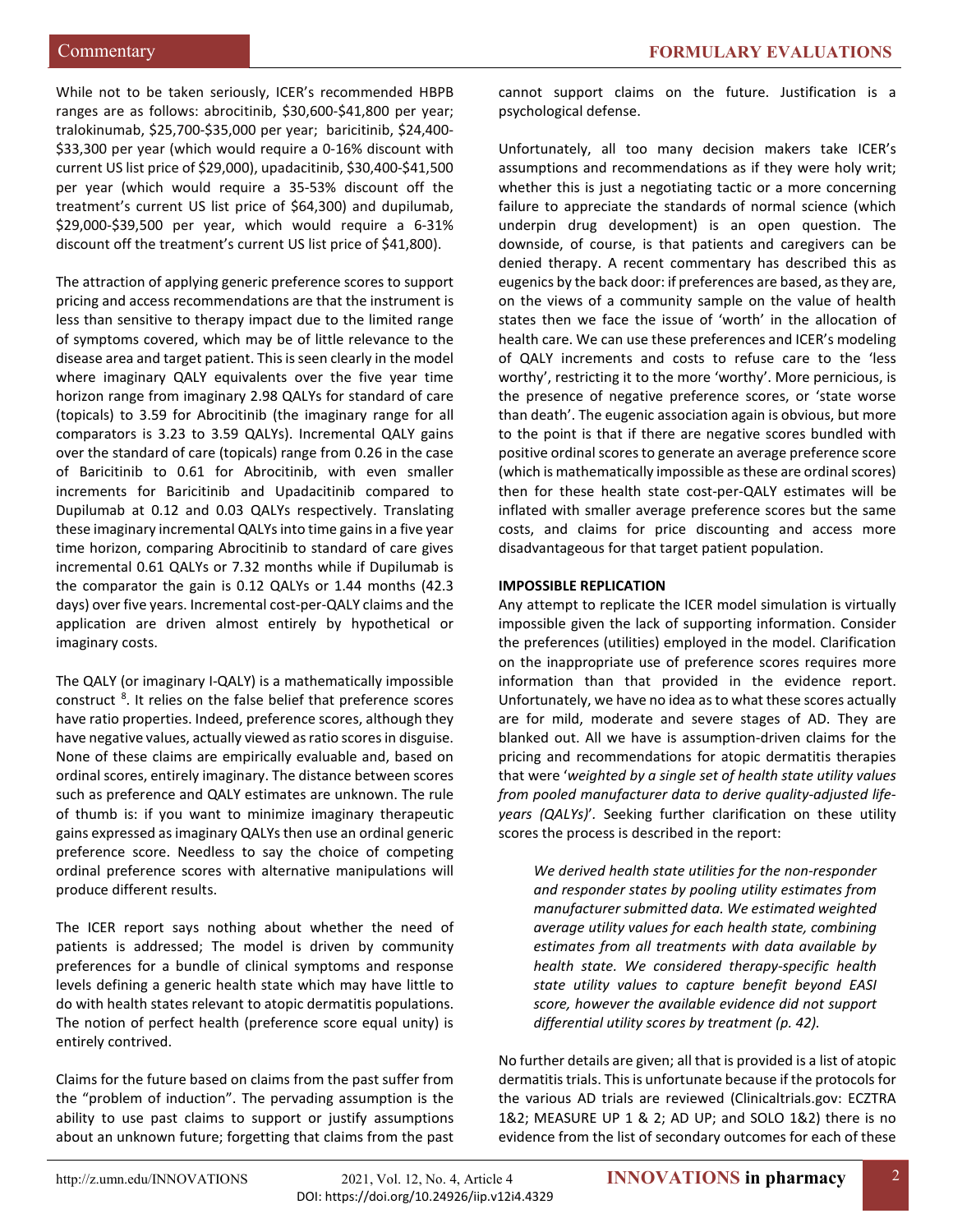of any health related quality of life or just quality of life instrument that is designed to generate either direct or indirect preference scores. At best, we have the ordinal Dermatology Life Quality Index (DLQI) in two trials (ECZTRA 1 & 2 and SOLO 1 &2) which simply provides an aggregate of 10 4-level Likert scales (scores  $0 - 30$ ). The DLQI creates ordinal scores in attempting to aggregate ordinal Likert values. Other than that we have no idea how utility values were created for a ratio scale with a true zero and a range of  $0 =$  death to  $1 =$  perfect health; an impossible undertaking. When an inquiry for clarification was made, no reply was received. We must presume, as these are all secondary endpoints for the various protocols that they were all powered to create a 'composite' utility scale.

It should be emphasized that if these various inputs from manufacturers are patient reported outcomes (PROs) with ordinal scores, then the calculations are mathematically impossible (with a further concern that they lumped together utilities from different instruments). Ordinal scales can only support non-parametric assessments. Ordinal utility estimates cannot be pooled and weighted to create average utility measures; this is mathematically impossible. This is a major concern that should be addressed with regard Hume's Problem of Induction, the rationally unfounded premise that the future will resemble the past [David Hume,  $1711 - 1776$ )<sup>[9](#page-5-8)</sup>.

This can further be pointed out in the review of atopic dermatitis and subsequent modelling for Dupilumab in moderate to severe atopic dermatitis in regard to the EQ-5D-3L utility values (source Sanofi data on file)  $10$ . For patients with moderate disease (IGA), the utilities ranged from 0.684 (baseline) to EASI 50 0.892, EASI 75 0.895 and EASI 90 ) 0.907 while for severe disease (IGA4) the baseline was 0.536 to EASI 75 0.535, EASI 75 0.090 and EASI 90 0.911. The results presented failed to note that the EQ-5D-3L has only ordinal properties which nullifies the analysis; as well as being inconsistent in its scales with the EQ-5D-5L.

What is puzzling is the lack of any acknowledgement that there are a range of preference scores for AD available from the literature. There appears to have been no attempt to undertake a systematic review of the QoL (HRQoL) literature in atopic dermatitis as recommended by the International Society for Pharmacoeconomics and Outcomes Research (ISPOR). Even so, attempting to undertake a systematic review of preference scores with ordinal properties would actually have been a waste of time under the assumptions of this commentary.

## **HEALTH STATES WORSE THAN DEATH**

The question of the distribution of health states defined by ordinal preference scores is not addressed in the report: the prevalence and distribution of health states worse than death are ignored. Again, this brings in the eugenics overtones which subscribes to the belief in allocating resources by heath state and QALY. The fact that all generic preference instruments support negative preference scores is well established; they all

subscribe to the potential for eugenic criteria. While often glossed over, the presence of negative scores has important implications. The most obvious is that if a preference algorithm can produce negative preference health state values then it cannot claim to have a true zero. It cannot support the standard arithmetic operations (e.g., multiplication) and hence cannot support QALYs; QALYs are, as noted, mathematically impossible. A more important issue is how are we to interpret a negative preference score based on community sampling? Is health care to be withdrawn or denied?

As a first step, any application of ordinal preference scores should include a ranking of patients to indicate the proportion of patients with negative scores; attempting to claim QALY increments when a significant proportion of respondents report health states worse than death would give a misleading impression of imaginary benefits. In addition, there is the possibility that if an average preference score is presented to support QALY estimates, the presence of negative preferences could, as noted, 'deflate' the preferences and hence QALY values (although, as also noted, with ordinal scales averages cannot be computed; it's mathematically impossible). Are we to imply that the preference averages include an allowance for withdrawal or denial of health care to these 'negative' souls? As it stands, however, with ordinal preference scores this would be an invalid exercise.

Unfortunately, there is no resolution to this issue as there is no access to the distribution of preference scores that support the utility data points abstracted from the literature. It is not as though negative health states are unlikely to occur. In the case of the latest US valuation of EQ-5D-5L health states (5 symptoms, 5 response levels) we find that of the 3125 possible health state values, 625 (20%) take negative scores (range -  $0.573 - 1.0$ )<sup>11</sup>. Indeed, one study using the EQ-5D-5L has reported negative preference scores in topic dermatitis ranging from  $-0.003$  to  $-0.53$   $^{12}$  $^{12}$  $^{12}$ .

Should the sub-group of negative preference patients be separately identified in modelling? Are they considered less 'worthy'? Should ICER avoid deflating the preference scores due to the presence of 'states worse than death'? One approach would be to use, assuming ICER has preference distributions, non-parametric ranking comparisons as one criterion for evaluating benefits before and after therapy. This is most unlikely to occur. It would actually be a waste of time as the ordinal scores, based on a bundle of health states defined by a handful of symptoms or attributes, lack dimensional homogeneity, unidimensionality and construct validity  $13$ . The ordinal preference scores themselves, although there are many different ordinal ones to choose from, all lack the standards required to assess response to therapy: for one simple reason, they try to capture multiple attributes at one time rather than following the standards of the physical sciences and mainstream social sciences in focusing on one attribute at a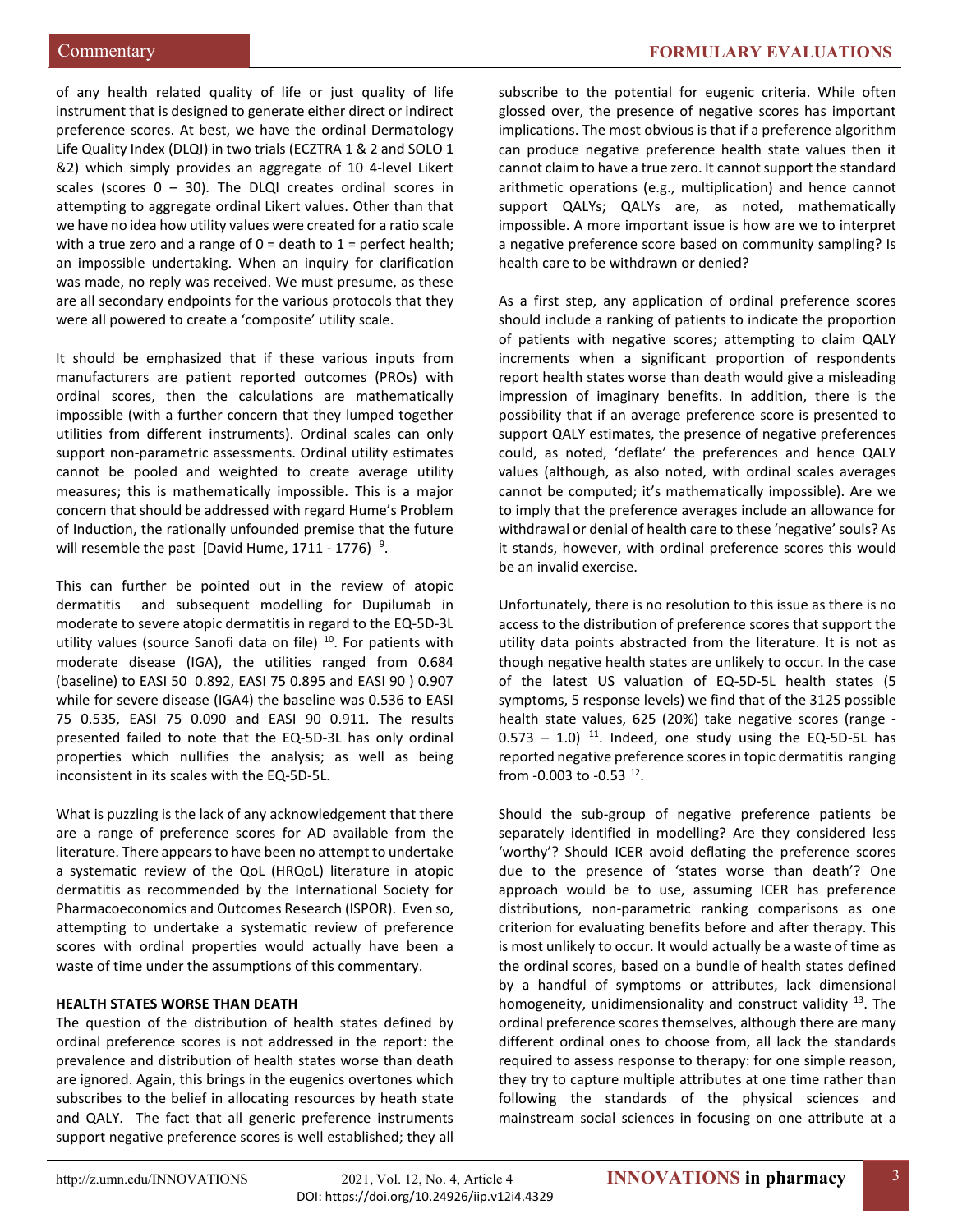time <sup>14</sup>. Responses can then be evaluated across a spectrum of required attributes, each reported separately.

Without exception, studies claiming to evaluate the QoL or HRQoL in atopic dermatitis fail to appreciate that all the disease specific instruments such as the Dermatology Life Quality index (DLQI) and the Children Dermatology Life Quality Index (CDLQI) that claim to capture aspects of quality of life in atopic dermatitis together with the generic preference instruments, including comparative studies with generic preference measures including the SF-6D, the EQ-5D-5L all fail to meet the required standards of fundamental measurement [15](#page-5-14) [16](#page-5-15) [17.](#page-5-16)

It is worth noting that although the question of fundamental measurement was not addressed, a review of classical measurement properties concluded that only the Quality of Life Index for Atopic Dermatitis (QoLIAD) and DLQI merited further evaluation in atopic dermatitis  $18$ . The result is that, despite considerable attention given to QoL (and HRQoL) in the last 20 or more years, there are, with two exceptions [QoLIAD and the Parents Index of Quality of Life in Atopic Dermatitis (PIQoL-AD)] no acceptable measures of QoL in atopic dermatitis <sup>[19](#page-5-18) [20](#page-5-19)</sup>. This is not unusual in chronic disease states.

## **QoLIAD AND PIQoL-AD: INCONVENIENT TRUTHS**

One aspect of the current ICER report on atopic dermatitis is the disregard of published and peer reviewed studies that point to a response assessment that meets the standards of normal science. The respective material was cited in an evidence commentary to ICER, but failed to materialize in the final report. As noted above, two QoL measures for atopic dermatitis meet the required measurement standards. These are the QoLIAD and the PIQoL-AD need fulfillment instruments. The QoLIAD has been revised and used to create interval scores in atopic dermatitis trials, most recently Dupilumab in moderate to severe atopic dermatitis <sup>21</sup>.

Given the focus on measurement theory, it should be noted that the QoLIAD and PIQoL–AD instruments apply Rasch Measurement Theory to create interval response scores consistent with these requirements. The study found that compared to mean QoLIAD scores at baseline, dupilumab significantly improved the QoLIAD score at 12 weeks of treatment against placebo. These scores were significantly correlated with changes in efficacy outcomes including EASI, 5dimensionsl pruritis, pruritis NRS, total SCORAD and SCORAD VAS scores for sleep.

Since the QoLIAD and PIQoL-AD were developed over 10 years ago, a recent innovation has demonstrated that it is possible to transform the respective scores produced by these instruments to a bounded ratio scale, the need fulfillment or N-QOL<sup>[22](#page-5-3)</sup>. This allows us to evaluate the extent to which patient and caregiver need is met and the impact of competing therapies on need fulfillment. As a ratio scale, the N-QoL can also create quality adjusted life years; although it is certainly not recommended that these should be used for invented lifetime simulation models.

## **CONCLUSIONS**

The standard ICER response to criticism is that the case for the I-QALY in assumption-driven simulations to create imaginary recommendations for pricing and access is that everyone else does it. The belief is that the ordinal generic preference score, even with well-documented negative values and lack of dimensional homogeneity, is truly a ratio measure in disguise; a view to which health technology assessment practitioners should no longer subscribe.

Simulation modeling frameworks are not just an analytical dead end, but a framework for inventing non-evaluable evidence that should never have been attempted in the first place. Emulating agencies such as NICE is not a defense for making claims for pricing and access to pharmaceuticals that are not evaluable. That measurement theory is a key standard for normal science is uncontroversial; it has been recognized for centuries. The application of quality of life to support pricing and access, let alone investment in new products in atopic dermatitis, deserve more scrutiny than this modelling approach.

**Conflicts of Interest**: PCL is an Advisory Board Member and Consultant to the Institute for Patient Access and Affordability, a program of Patients Rising.

The opinions contained in the paper are those of the author.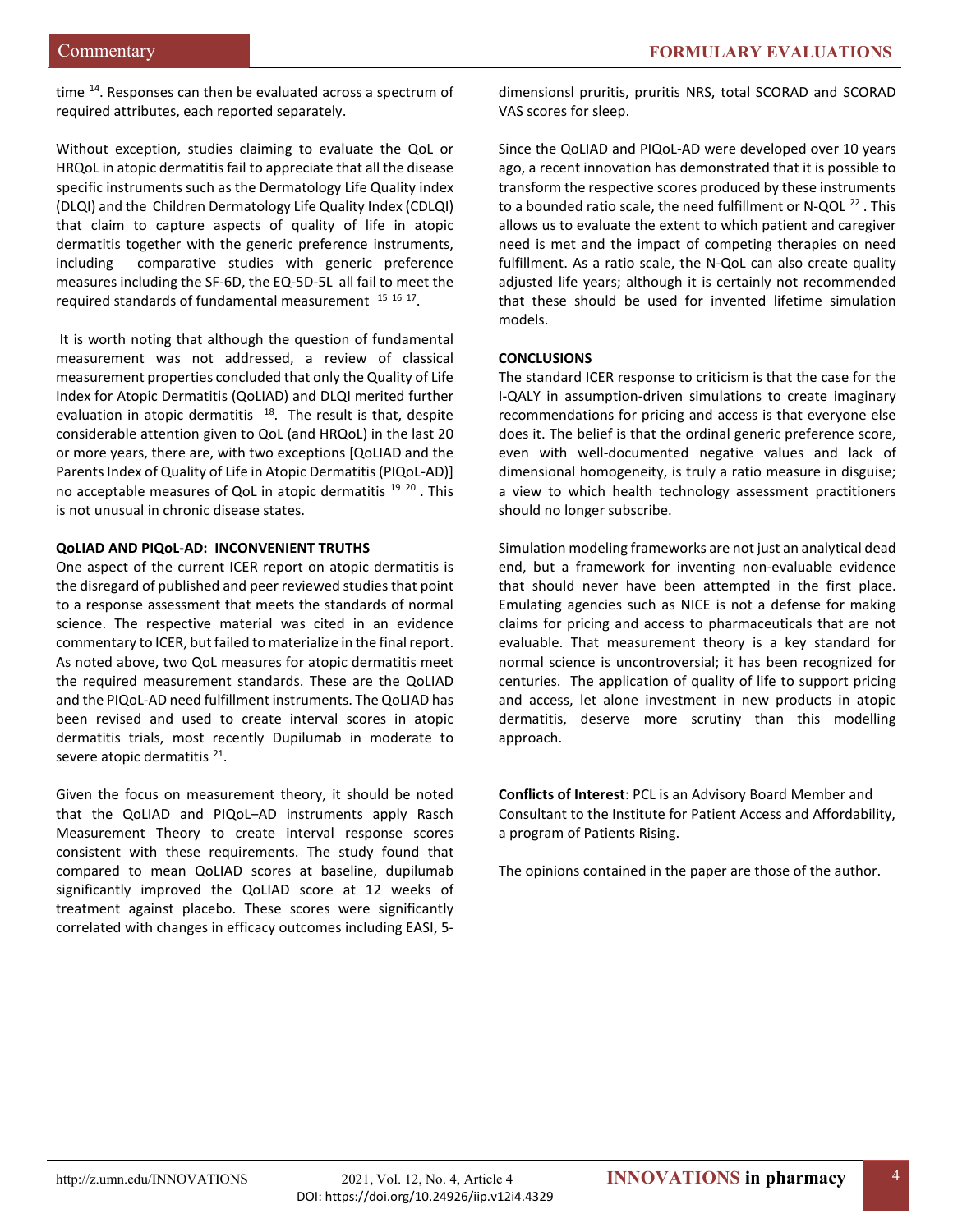## **REFERENCES**

<sup>1</sup> Atlas SJ, Brouwer E, Fox G, Carlson JJ, Campbell JD, Agboola F, Hansen RN, Pearson SD, Rind DM. JAK Inhibitors and Monoclonal Antibodies for the Treatment of Atopic Dermatitis: Effectiveness and Value; Evidence Report. Institute for Clinical and Economic Review, July 9, 2021[. https://icer.org/assessment/atopic-dermatitis-2021/#timeline](https://icer.org/assessment/atopic-dermatitis-2021/#timeline)  $\overline{a}$ 

<sup>2</sup> Langley P. Peter Rabbit is a Badger in Disguise: Deconstructing the Belief System of the Institute for Clinical and Economic Review in Health Technology Assessment. *InovPharm*. 2021;12(2):No. 2 <https://pubs.lib.umn.edu/index.php/innovations/article/view/3992/2855>

<sup>3</sup> Langley PC and McKenna SP. Measurement, modeling and QALYs [version 1; peer reviewed] *F1000Research* 2020, 9:1048 <https://doi.org/10.12688/f1000research.25039.1>

<sup>4</sup> Neumann PJ, Willke R, Garrison LP. A Health Economics Approach to US Value Assessment Frameworks – Introduction: An ISPOR Special Task Force Report. *Value Health*. 2018;21:119-123

 $5$  Drummond M, Sculpher M, Claxton K et al. Methods for the Economic Evaluation of Health Care Programmes.  $4^{th}$  ed. New York: Oxford University Press, 2015

<sup>6</sup> Langley P. Let a Thousand Models Bloom: ICER Analytics Opens the Floodgates to Cloud Pseudoscience. *InovPharm*. 2021;12(1): No.5 <https://pubs.lib.umn.edu/index.php/innovations/article/view/3606/2668>

<sup>7</sup> Langley P. Abandoning Eugenics and the QALY. *InovPharm*. 2021;12(3):No.20 <https://pubs.lib.umn.edu/index.php/innovations/article/view/4291/2939>

<sup>8</sup> Langley P. The Great I-QALY Disaster. *InovPharm*. 2020; 11(3): No 7 <https://pubs.lib.umn.edu/index.php/innovations/article/view/3359/2517>

<sup>9</sup> Hume D. An Essay Concerning Human Understanding. 1748

<sup>10</sup> Zimmermann M, Rind D, Chapman R et al. Economic evaluation of Dupilumab for moderate-to-severe atopic dermatitis: A costutility analysis. *J Drugs Derm*. 2018;17(7):750-6

11Pickard A, Law E, Jiang R et al. United States valuation of Eq05D-5L health states using an international protocol. *ValueHealth*, 2019;22(8):931-41

<sup>12</sup> Andersen L, Nyeland, Nyberg F. Higher self-reported severity of atopic dermatitis in adults is associated with poorer self-reported health-related quality of life in France, Germany, the UK and the USA. *Br J Dermatology. 2020;182:1176-83*

<sup>13</sup> McKenna S, Heaney A, Langley P. Fundamental Outcome Measurement: Selecting patient reported outcome Instruments and Interpreting the data they produce *InovPharm*. 2021;12(2):No. 17 <https://pubs.lib.umn.edu/index.php/innovations/article/view/3911/2764>

<sup>14</sup> McKenna S, Heaney A. Composite outcome measurement in clinical research: the triumph of illusion over reality. *J Med Econ*. 2020;23(10):1196-1204

<sup>15</sup> Chernyshov P, Tomas-Aragones L, Manolache LK et al. Quality of life measurement in atopic dermatitis. Position paper of the European Academy of Dermatology and Venereology (EADV) Task Force on quality of life. *J Eur Adad Dermatology Venereology*. 2017;31:575-593.

<sup>16</sup> Chiesa Fuxench Z, Block J, Boguniewicz M et al. Atopic dermatitis in America Study: A cross-sectional study examining the prevalence and disease burden of atopic dermatitis in the US adult population. *J Invest Dermatology*. 2018;139

<sup>17</sup> Silverberg J, Gelfand J, Margolis D et al. Health utility scores of atopic dermatitis in US adults. *J Allergy Clin Immunol Pract*. 2018;7(4)